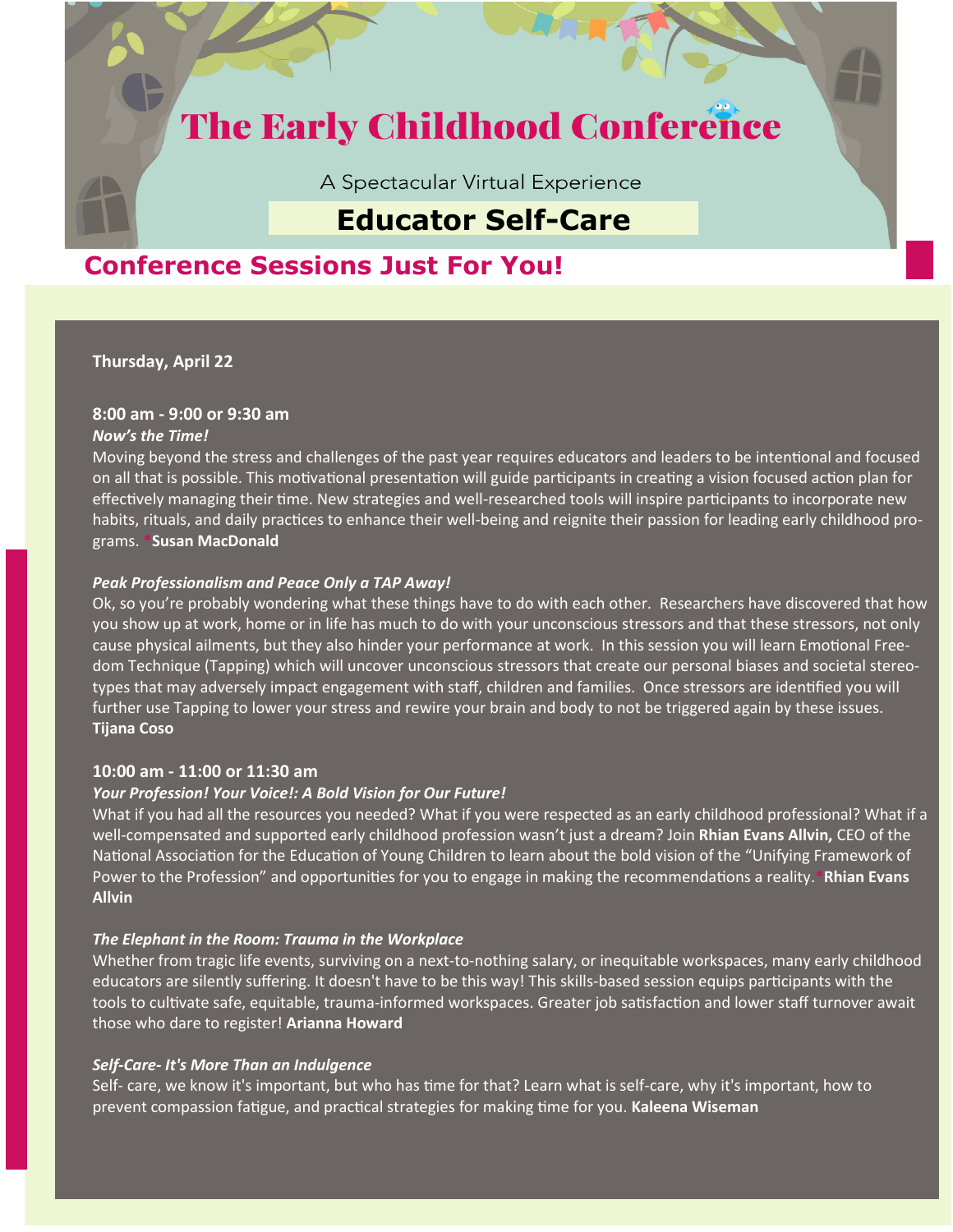#### **2:30pm - 3:30 or 4:00 pm**

#### *Becoming the Best You — Starting Today*

What are your hopes, dreams or aspirations? The person who can achieve them is the best version of you. Not the halfway version of you. Not the one who's living to someone else's expectations. Not the version who gives up when things get challenging. The best you. When you're your best self, you're also the most effective you can be in your role with the children in your organization — whether you're an educator, director or any other role. So how do become your best you? In this engaging, motivating, hands-on presentation, you'll gain a great process and set of tools to use throughout life! We'll create a mini-blueprint with a vision, goal and action steps. We'll focus on WHAT you want to do and WHO you want to be. We'll discover how you trip yourself up — and what to do about it. Along the way, you'll gain "Power Challenges" — useful activities that you can adopt to develop yourself and become a stronger person and leader. The presentation will inspire you to want to do these challenge — so that you can be more effective leading, working and living. So you can become the best version of you, starting today! **Carla Rogg**

#### *8 Financial Strategies for Every Woman*

90% of women will manage their finances at some point in their life. Women often have the best of intentions when it comes to managing their wealth, but often put themselves last. That's why every woman should have a plan. **Buddy Farmer**

#### **Friday, April 23**

#### **8:00 am - 9:00 or 9:30 am**

#### *Building Compassion in Early Childhood Communities*

The pandemic has hit everyone in our early childhood communities hard and tested our relationships. Now more than ever, we need to strengthen our skills in understanding the unique perspectives of the children, parents, colleagues, and administrators with whom we work. In this session, we will discuss the brain science of threat and why people respond in difficult ways when they feel vulnerable. We will discuss common situations of vulnerability in our communities and share compassion strategies for supporting others in challenging situations. Finally, we will discover why selfcompassion is key to our work. **\*Cori Berg**

#### *Social-Emotional Support Through Challenging Times*

During this time of great uncertainty, many children and families are experiencing trauma and toxic stress. We will discuss how to support children and families. We will learn how to prepare children for changes in routines and procedures and explain why changes had to occur. We will also learn how to make these changes while being sensitive to children and families. By acknowledging and identifying feelings, having patience with children who may take more time to adjust and continuing to partner with families, we will support the children we serve to meet not only their physical needs, but their emotional needs as well. Ron Mohl

#### *Self-Care Practices for Early Childhood Educators*

In this session there will be gentle movements in and with a chair, along with instruction about sitting, standing and lifting which will help teachers to keep their bodies comfortable and working. Breath practices and concentration/ meditation practices will be taught to provide help for calming the mind and emotions. You will need to wear pants with bare feet or comfortable flat shoes, and have handy a chair and two beach towels or three bath towels. **Angela LaMonte**

#### **10:00 am - 11:00 or 11:30 am**

#### *Laugh The Stress Away*

**How stressed are you? This session will explore various techniques to reduce and manage stress including laughter. \*Joe French**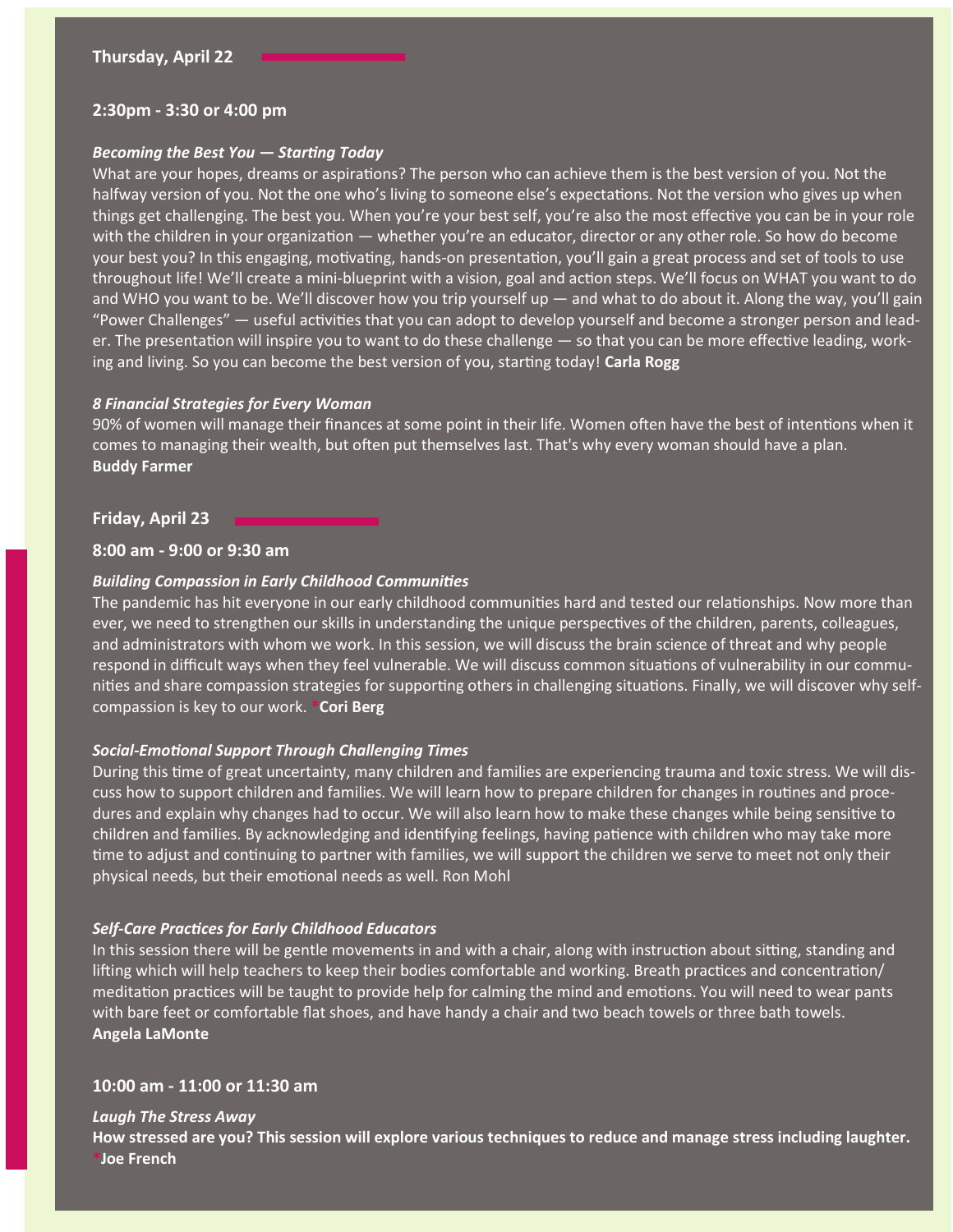#### **10:00 am - 11:00 or 11:30 am**

#### *Supporting Your Staff in Challenging Times*

Supporting Your Staff in Challenging Times presentation will coach program administrators on how to recognize and discover staff stressors and how, in their role, can help support those staff members with the stressors they are experiencing. This presentation will also coach program administrators on how they can create an environment that alleviates some of the stressors. Administrators will also learn how to acknowledge their own stressors and will be given suggestions and strategies to help themselves with their stressors. **Christine DeSanti**

#### **2:30 pm - 3:30 or 4:00 pm**

# *Self Care for Teachers: Techniques for Becoming the Best Version of Yourself*

The Devereux Center for Resilient Children studies resiliency and protective factors in both young children and adults. This training looks at protective factors for teachers to help prepare them for stressful situations and anything that comes their way. Setting the foundations for good self-care can prevent teachers from experiencing burnout. The work that teachers do is very important and life changing but without taking proper care of themselves it can be draining and lead to stress. To take good care of others one must first take care of themselves. **Troy Hunter**

#### **Keynote 5:30-pm – 6:30 pm**

#### *"You're Not A Chicken, You're An Eagle- You've Got This!"*

Discover how the Conscious Discipline Brain State Model can help you soar! This framework focuses on internal states first and behavior second. It empowers us to be conscious of brain-body states in ourselves and children and provides the practical skills we need to manage our thoughts, feeling and actions. With this ability to self-regulate, we are then able to teach children to do the same. By doing this, we help children who are physically aggressive (survival state) or verbally aggressive (emotional state) become more integrated so they can learn and use problem-solving skills (executive state). When we understand the brain state model, we can clearly see the importance of building our homes, schools and businesses on the core principles of safety, connection and problem-solving. **Rozlyn Grant**

#### **Keynote 7:00-pm – 8:00 pm**

#### *How Music Can Help Create a Sense of Normalcy in "Interesting" Times*

Right now, we all need access to feelings of safety and community to reset our hearts to places that bring us shared joy and connection. Join Red Grammar in exploring strategies and resources to reset the emotional classroom environment. You will leave ready and equipped to bring joy and harmony to your classroom community. **Red Grammer**

#### **Saturday April 24**

### **8:00 am - 9:00 or 9:30 am**  *Zen & the Art of Early Childhood Education*

Many of us think of "early childhood" as more than a stage of development or a career choice. Join Richard as he shares his story and discusses the foundational components of our work with young children. We will reflect together (via Zoom's Chat feature) on why we choose play, why reflection and intentionality are critical to our work and why we choose to give young children meaningful learning experiences. What does it mean to place ourselves in positions of service? How do we balance our humanity and our professionalism in an ever-changing world? How are we comm unity builders? This session will provoke your thinking, engage your emotions and nourish your spirit! **\*Richard Cohen**